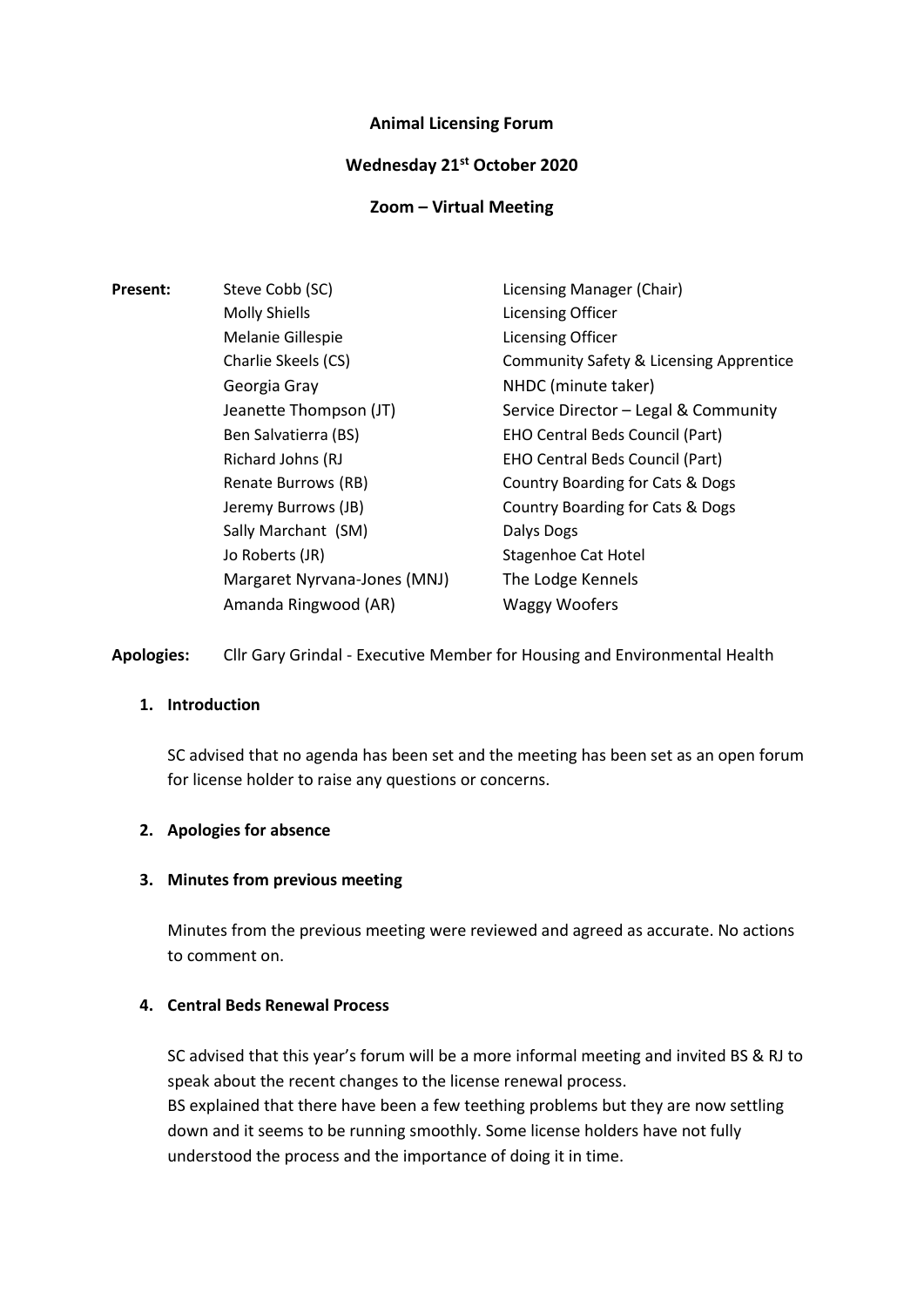SC questioned about the legislation stating renewals must be done 10 weeks prior to the licence expiring. To which BS confirmed yes, 10 weeks rather than last minute. SC asked whether businesses have to stop trading if the renewal has not been received in the allotted time frame and BS replied stating it is at the discretion of the Local Authority.

SM (via chat) asked whether licence holders receive a reminder that their license is due for renewal.

SC confirmed that Local Authorities must follow the renewal process and have a duty to send renewal letters to license holders.

RJ confirmed that he didn't have anything additional to add to BS's comments.

# **5. Business following Covid-19 – open to forum members to any raise concerns/questions.**

RB asked the other license holders present if they are back to business as normal for them all following Covid-19 pandemic and lockdown. Also adding that licence holders may be starting to apply for their renewals while not knowing if they will still be operating in the next month let alone in 10 weeks' time.

SM answered stating that her business has still not recovered and has had no income from the boarding side of the business.

MNJ (via chat) added ''We are all in trouble here''.

AR answered by explaining she is part of several online forums with other license holder in the area as well as surrounding areas and it seems that across the board everyone is struggling even day-care facilities.

SC questioned whether any of the license holders took any of the financial help that was made available by central government and if so, did it help them in any way. JB & RB could only apply for the funding that became available in June due to licence holders not being included within the first round of financial support as well as other methods.

SM explained that due to premises and income she was not eligible for any government financial support.

JR added that her business was too new to qualify for government funding therefore has to seek financial help through another method.

SC was aware that some license holders may not be able to access government funding and explained that the Council realise the situation they are in.

SC then addressed a point raised by SM via email regarding smaller fees for smaller businesses.

SM explained that Daly's Dogs is a side business and she only does small jobs therefore the license fee is a very large chunk for her to pay compared to someone with a larger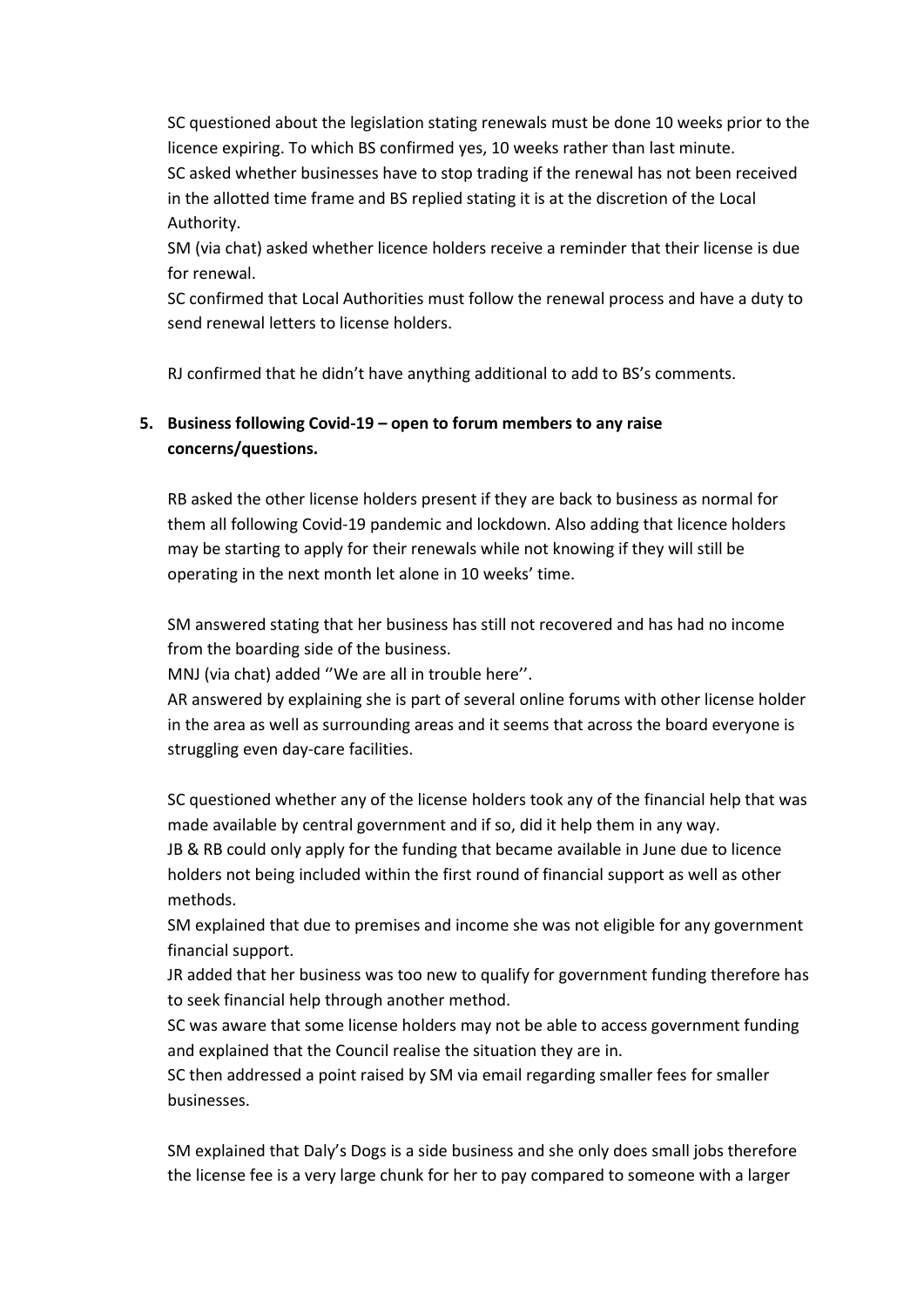establishment who does it full time with employees. SM acknowledged that the fees pay for the admin of the issuing of the license and questioned whether anyone would receive an extension on their license due to Covid-19.

SC recalled the point being raised in last year's meeting and explained that at that point the fees were new to both licence holders and the Council and that North Herts District Council are not allowed to make any profit through the fees charged. Later explaining that he will be having a meeting with Cllr Gary Grindal regarding the fees.

SC informed everyone that the fees were due to increase in April 2020 however due to Covid-19 these were held back and the Council are preparing for what, if any, impact this will have to next year's fees. Also addressing that a tier system is being explored to see if this can be incorporated with the fees however can't give much more information regarding this yet as it is still being looked at.

In relation to whether an extension can be given to licence holders following Covid-19, this decision much be made by Members.

JT added that she appreciated this is a difficult situation for all and the Council are also working to make a large sum of savings for the year and reiterated that it must be an executive decision and went on to ask SC to check with executive member regarding points raised.

SC explained that similar conversations have taken place within taxi licensing and they are looking into a number of different ways to help them stay in business too as the Council would hate to see anyone go out of business because of Covid-19. Agreeing that all will be discussed in a meeting with Cllr Grindal.

RB added that they realise everyone is struggling and the Council's hands may be tied in relation to how much help they can provide licence holders and also addressed there is anomaly to central government help that they want to help yet license holders are still going to be charged despite a long period with no income. Going on to ask the group is there is anything they can come up with to help their businesses survive as it is becoming very difficult to survive.

AR explained that there has been talks in other forum groups of businesses continuing without a licence as there are lots of businesses operating with out one so many business owners are developing a 'what is the point' outlook but explained that she is encouraging those which are now having these views to stay licenced. AR also explained that she is personally considering a different career path and going back to previous sector of work.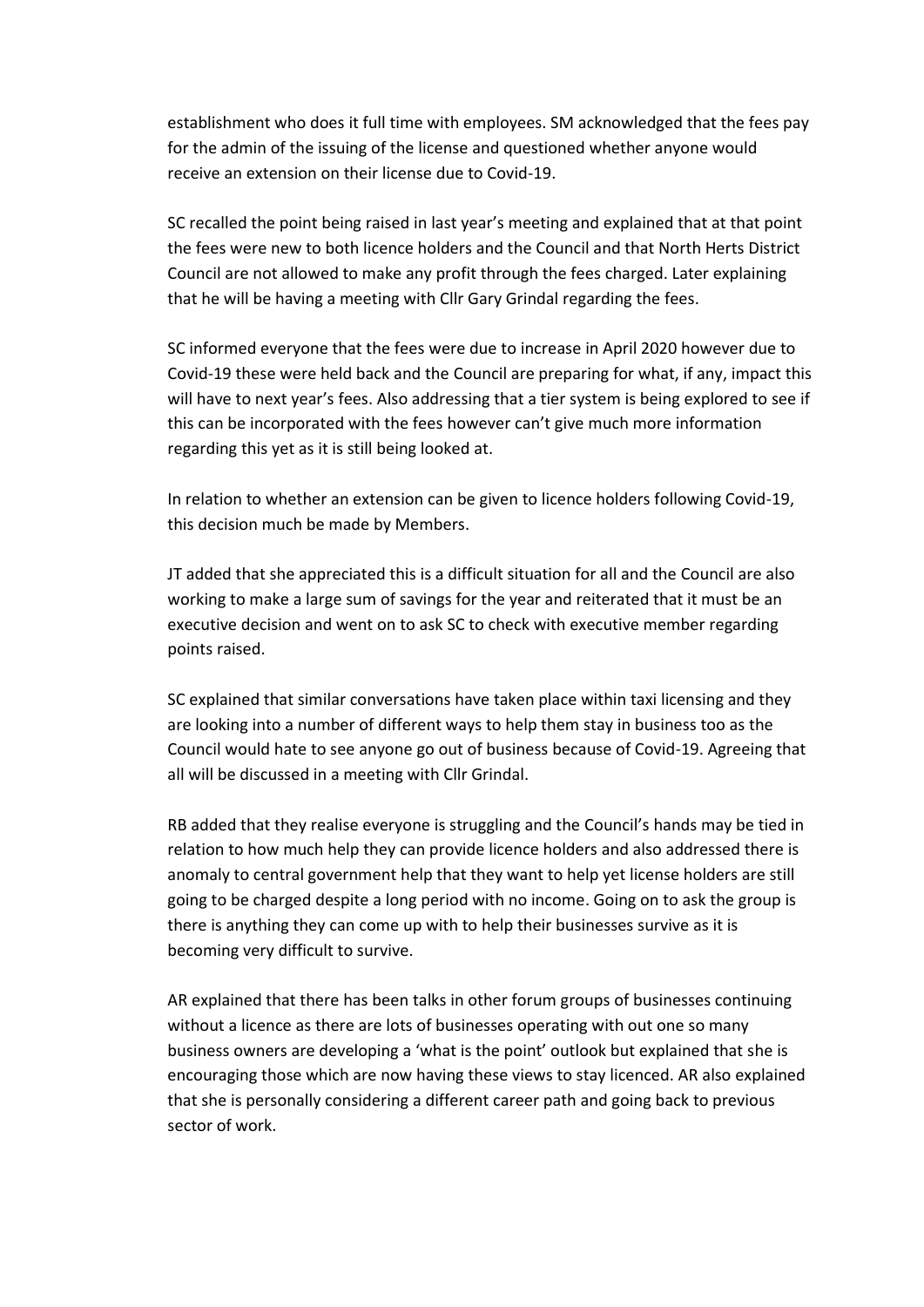SC addressed the number of licenced boarders in the district and that the public are getting better at checking with the Council whether a boarding facility is licenced. AR added that those who are licenced are pushing for other businesses to be licenced as much as possible and also addressed bringing unlicensed businesses to the council attention.

SC encouraged the Forum to inform the Council of these businesses so they can get in touch with them and briefly explained the process of officers informing businesses they need to be licensed and the consequences of continued non-compliance. AR asked whether they have done any enforcements to unlicensed boarders. SC answered no.

# *Update: One business was investigated for operating without a licence and subsequently moved out of the district. The licensing authority where they re-located were informed of their boarding business.*

JR explained that the licenced boarders struggle to charge more than unlicensed boarders to keep custom. However the licenced boarders are paying licence fees on top of overheads while the others are only paying overheads. SC again encouraged reporting unlicensed boarders to the Council.

AR queried the information the Council require in order to investigate unlicensed boarders and whether a home address is required. SC answered and explained that an address is ideal, in the initial stages a phone number is enough as officers will often call to try and get the licence issued which they have found is often enough. However if it is just a Facebook page they can provide that should be enough due to recent findings within NHDC about what can and cannot be done through social media. SC also explained that they in the process of having a dedicated Licencing Enforcement Facebook page set up.

SC went on to address Hannah has left the organisation and they have a new officer, Jasmine as well as Molly and Melanie.

RB explained that unlicensed businesses bring the whole sector down however with income and businesses how they are it's not the priority when families are taking their pets with them due to travel restrictions when normally they would use the boarding facilities. Adding that although the boarding side has slowed down they luckily have customers wishing to use their dog park and they are still carrying out a dog walking service. But would like to network ideas around other businesses to explore additional services they could potentially operate.

RB raised a request whether the Council could advertise through social media and their pathways the importance of using a licensed boarding facility and the risks that incur when using unlicensed boarders.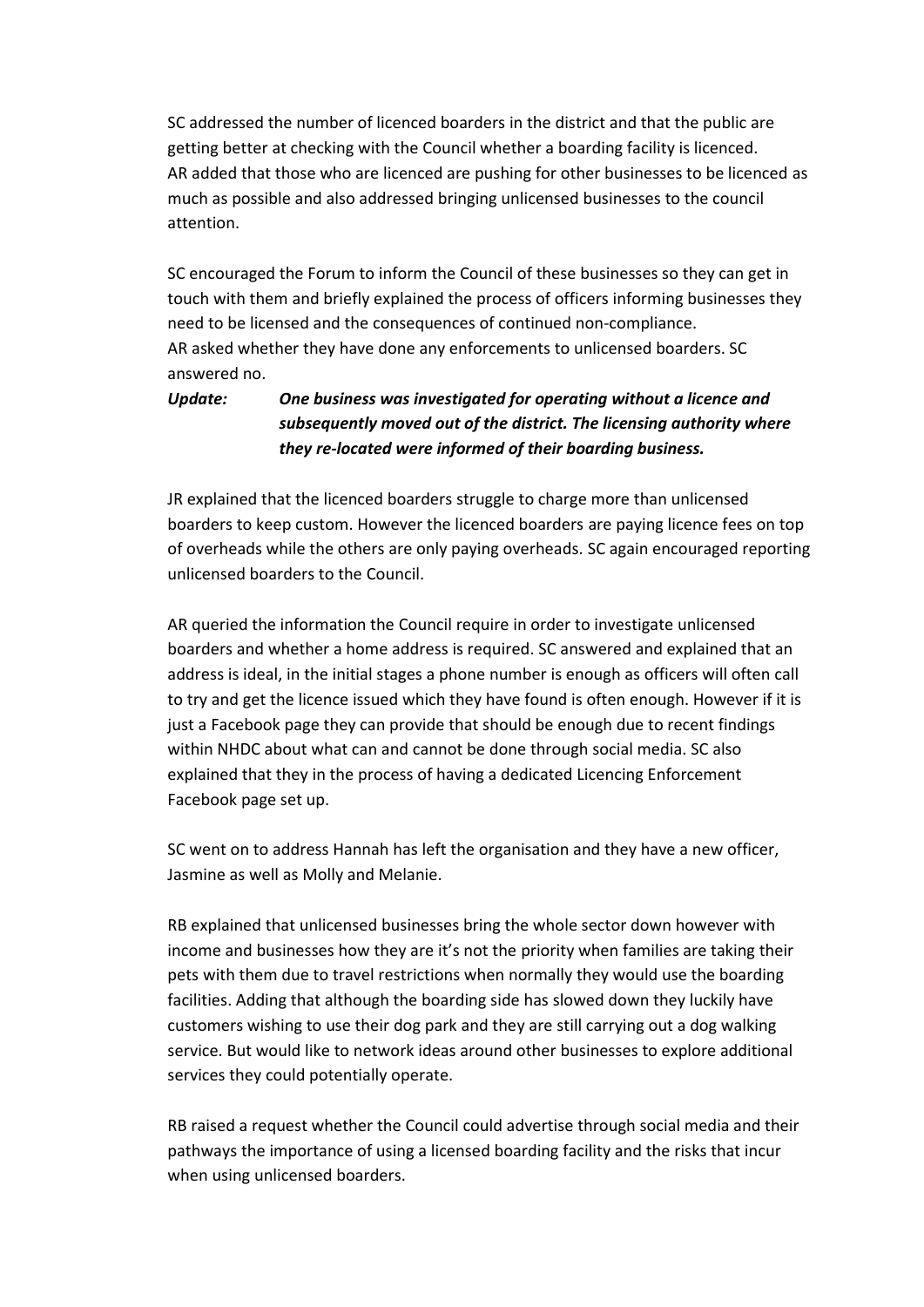SC agreed that the trade should come together in some way to share ideas and although they are all competitors, they are all in the business for the care and welfare of the animals.

SC also agreed that a social media campaign is something the Council will do and asked CS to do this. CS said he was more than happy to do this and will also look at getting it into Outlook magazine too.

## **Action: CS to arrange a social media campaign to promote the need to ensure the public only use licensed animal establishments**

SC explained that a full list of license holders was available on the NHDC webpage and pointed out that it was recently updated so the newest version is available. AR said that the document is much better now it is updated.

RJ brought to attention that there is guidance regarding whether license is issued to businesses whose income is less than £1000. SC explained this is partly correct but there are many other factors that must be met. Legislation explains that a business charging a fee must be licenced whereas guidance states that a business as defined by HMRC requires an income £1000. RJ queried whether NHDC would consider not licensing a boarding business if their income is less than £1000 as it is down to the local authority. SC answered that it is something he will give some thought to but reminded the Forum that less than £1000 does not negate the need for a licence.

RJ advise this could be done on a case by case basis and that businesses would need to supply licensing manager with information for them to consider then potentially issue a temporary licence until their income becomes over £1000. SM raised concern that all license holders are keen to discourage unlicensed boarding, and this could end up leaving current licensed businesses unlicensed. Could there be a lower fee for lower income businesses, so they are still licensed? RJ explained that from an admin perspective having a stepped fee could incur more costs which is why majority of local authorities have one set fee. AR added that by having a lower fee during lower income times it will be a good way to retain licensed boarders. RJ added that businesses could board animals if under £1000 threshold as long as the other factors have been met and suggested this could stop boarders going out of business.

JR explained that she paid her fee for a 3 year licence in March 2020, her income has now dropped massively since lockdown and hopes that by 2023 we are past the Covid-19 situation but asked whether their licenses would be compensated for. RJ explained that some local authorities have given extensions to the end of licenses to cover the lockdown period however it is managers digression.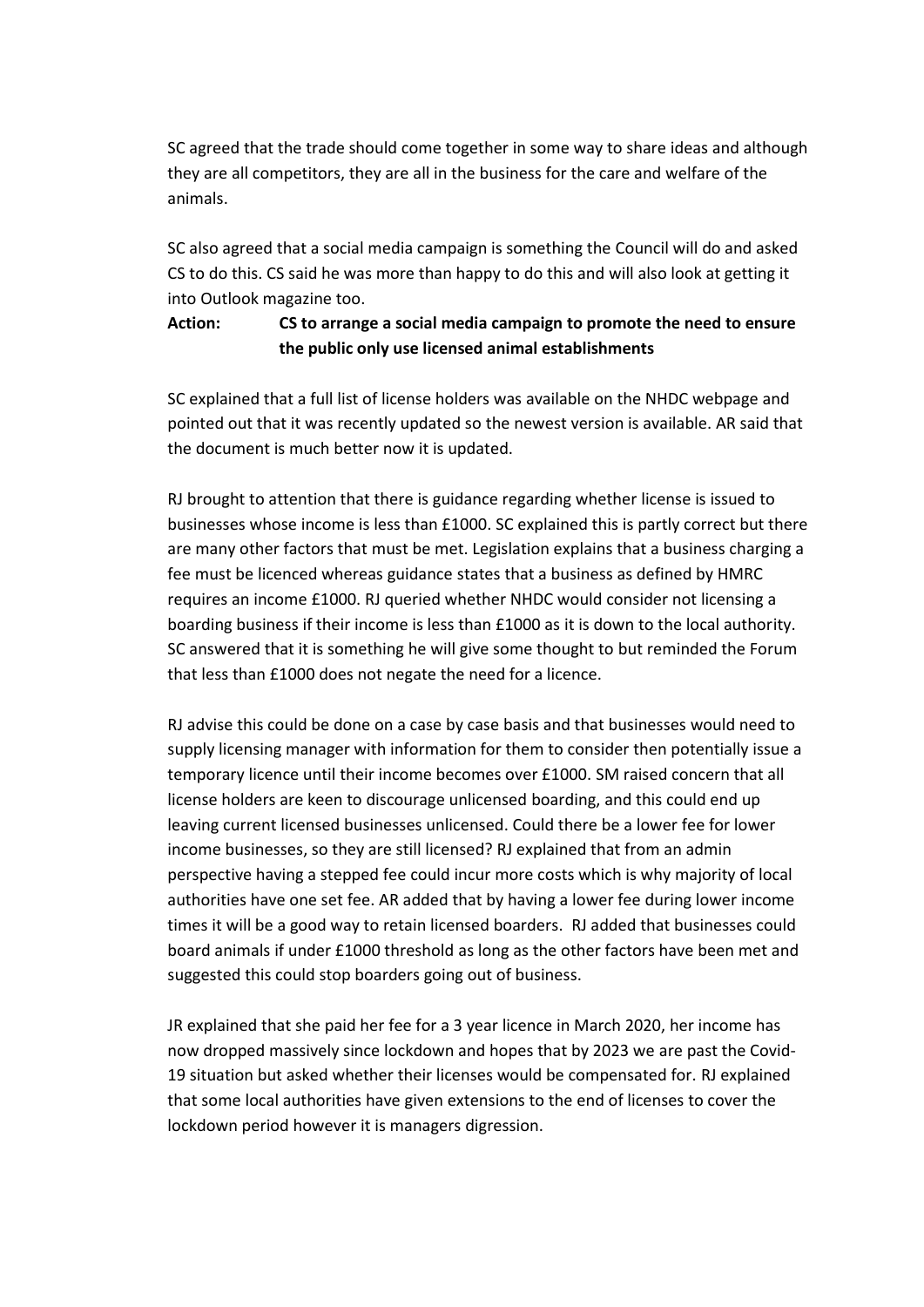SC then went through the issues with the legislation and guidance in relation to the £1000 income threshold and the preferred method would be a tiered fee but a significant amount of the fees are made up of future inspection charges and other factors.

JR apologises but had to leave the meeting.

SC asked the Forum if anyone had any other questions.

JB raised a concern that if the fees were to be tailored based on income it wouldn't work as businesses with larger income also have large overheads. SC raised an idea about fees for occasional/seasonal boarders but NHDC are still bound by legislation, but all issues raised are being minuted to be passed on and discussed. RJ added that if Central Beds come up with anything, they will share ideas with NHDC. SC suggested asking Herts & Beds Licensing group to include animal licensing as there are a lot of inconsistencies between areas and different authorities.

MNJ & AR entered group forum links via chat.

AR raised a question regarding the different regulations between Stevenage and NHDC as she operates her business from Gt. Ashby which is on the border and wasn't sure how different number of animal regulations are between the authorities. SC referred to BS or RJ to expand and explain if there was any flexibility in guidance. RJ explained there was no straight forward answer, the number of dogs allowed depends on a number of factors, but owners can ask for permission to board more and it will be reviewed on case by case basis. SC added that the licence can be re-assessed at any time. BS agreed that there are a number of factors that will determine number permitted.

SC reiterated to everyone so they are aware a license can be changed even if it hasn't expired or is due for renewal.

SC queried whether hosts or arrangers have to be licensed and it was agreed that he will discuss this with RJ & BS outside of this meeting.

RJ asked if Herts were to move into Tier 2 or 3 of Government lockdown rules will there be advice sent out to license holders regarding whether they can continue boarding and if yes to what extent, will it be for essential workers as during the first lock down there was no clarity and led it a lot of confusion for Central Beds. AR agreed there was no clarity. SC explained that through the first lockdown guidance was not clear for boarders but going forward, if government guidance drastically changes or we enter into higher tiers it would be possible for boarders to continue their services for essential workers, people in hospital or of ill health but they would ensure the information is distributed to license holders. SC & JB agreed that the guidance hasn't been clear through the